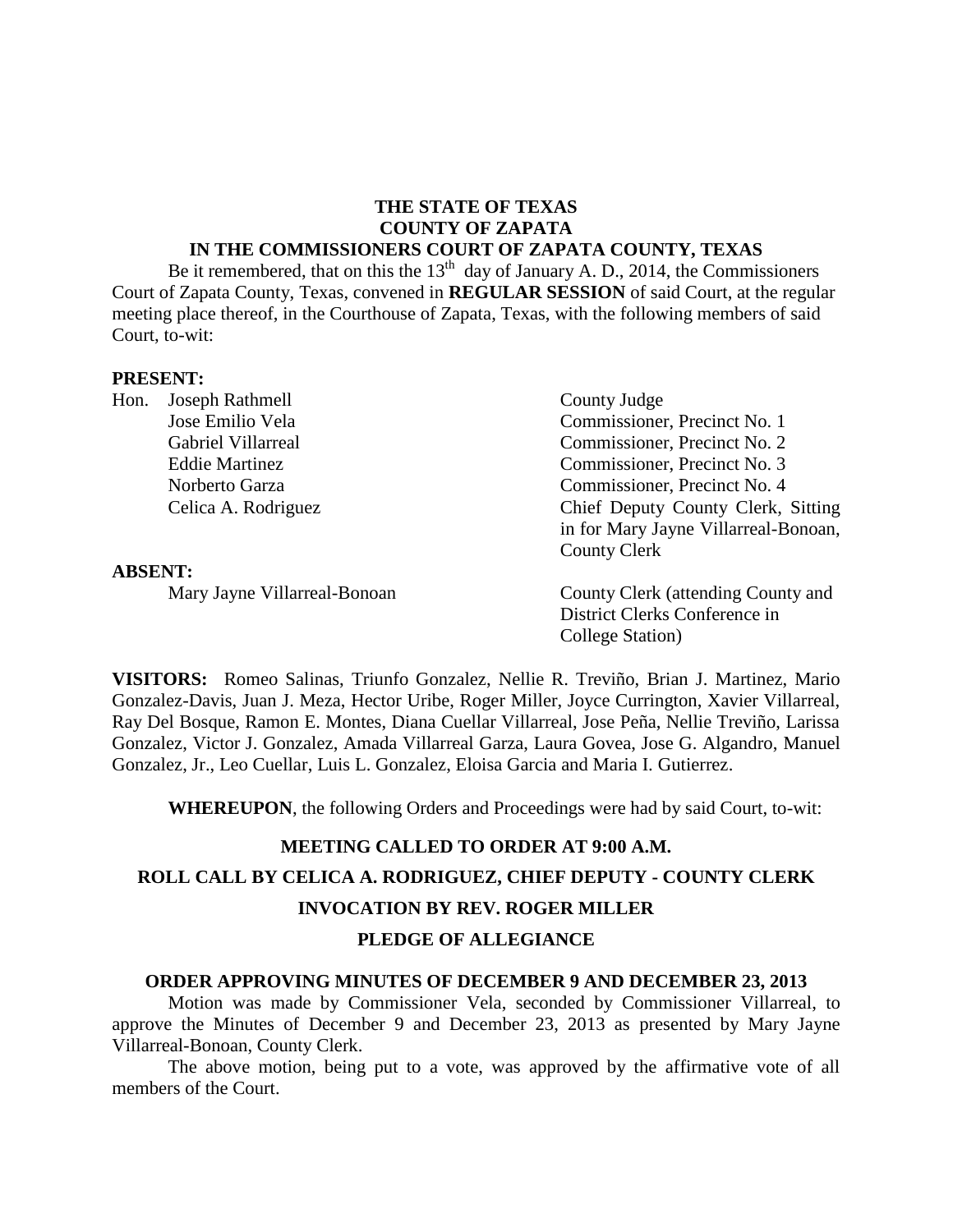## **ORDER APPROVING INVOICES**

Motion was made by Commissioner Garza, seconded by Commissioner Martinez, to approve invoices as presented by Triunfo Gonzalez, County Auditor.

The above motion, being put to a vote, was approved by the affirmative vote of all members of the Court.

#### **ORDER APPROVING CHECKS ISSUED AND TREASURER'S REPORT**

Motion was made by Commissioner Garza, seconded by Commissioner Martinez, to approve checks issued and Treasurer's Report as requested by Hon. Romeo Salinas, County Treasurer. Chief Deputy Ray Del Bosque, Zapata County Sheriff's Office, also submitted his report to be included with report submitted by Hon. Romeo Salinas.

The above motion, being put to a vote, was approved by the affirmative vote of all members of the Court.

## **ORDER APPROVING MEMORANDUM OF UNDERSTANDING WITH SOUTH TEXAS DEVELOPMENT COUNCIL FOR DEVELOPMENT OF ZAPATA COUNTY HAZARD MITIGATION**

Motion was made by Commissioner Vela, seconded by Commissioner Martinez, to approve execution of Memorandum of Understanding with the South Texas Development Council for the development of the Zapata County Hazard Mitigation Plan pending the designation of five members to serve as Hazard Mitigation Committee for Zapata County as requested by Hon. Joe Rathmell, County Judge. County Treasurer Romeo Salinas and Fire Chief Meza volunteered; Rogie Gonzalez was selected by Chief Meza. The plan summarizes all hazards and there is no cost to the county.

The above motion, being put to a vote, was approved by the affirmative vote of all members of the Court.

## **ORDER APPROVING TO HIRE ROGELIO BARRON IN POSITION NUMBER 15-621 SLOT #6**

Motion was made by Commissioner Garza, seconded by Commissioner Villarreal, to approve the hiring of Rogelio Barron in position number 15-621-slot #6 with a starting salary of \$8.00 per hour to replace Ernesto Guerra and to be stationed at the Zapata County Cemetery as requested by Hon. Eddie Martinez, Commissioner Pct. 3. Mr. Mendoza was not expecting to replace anyone for cemetery; however Commissioner Martinez would like to hire someone to be at cemetery.

The above motion, being put to a vote, was approved by the affirmative vote of all members of the Court.

## **ORDER TO TABLE REQUEST BY FIRE CHIEF MEZA ON INSPECTION REPORT FOR ZAPATA COUNTY COMMUNITY CENTER**

Motion was made by Commissioner Garza, seconded by Commissioner Villarreal, to table request by Juan J. Meza, Fire Chief, regarding inspection report for the Zapata County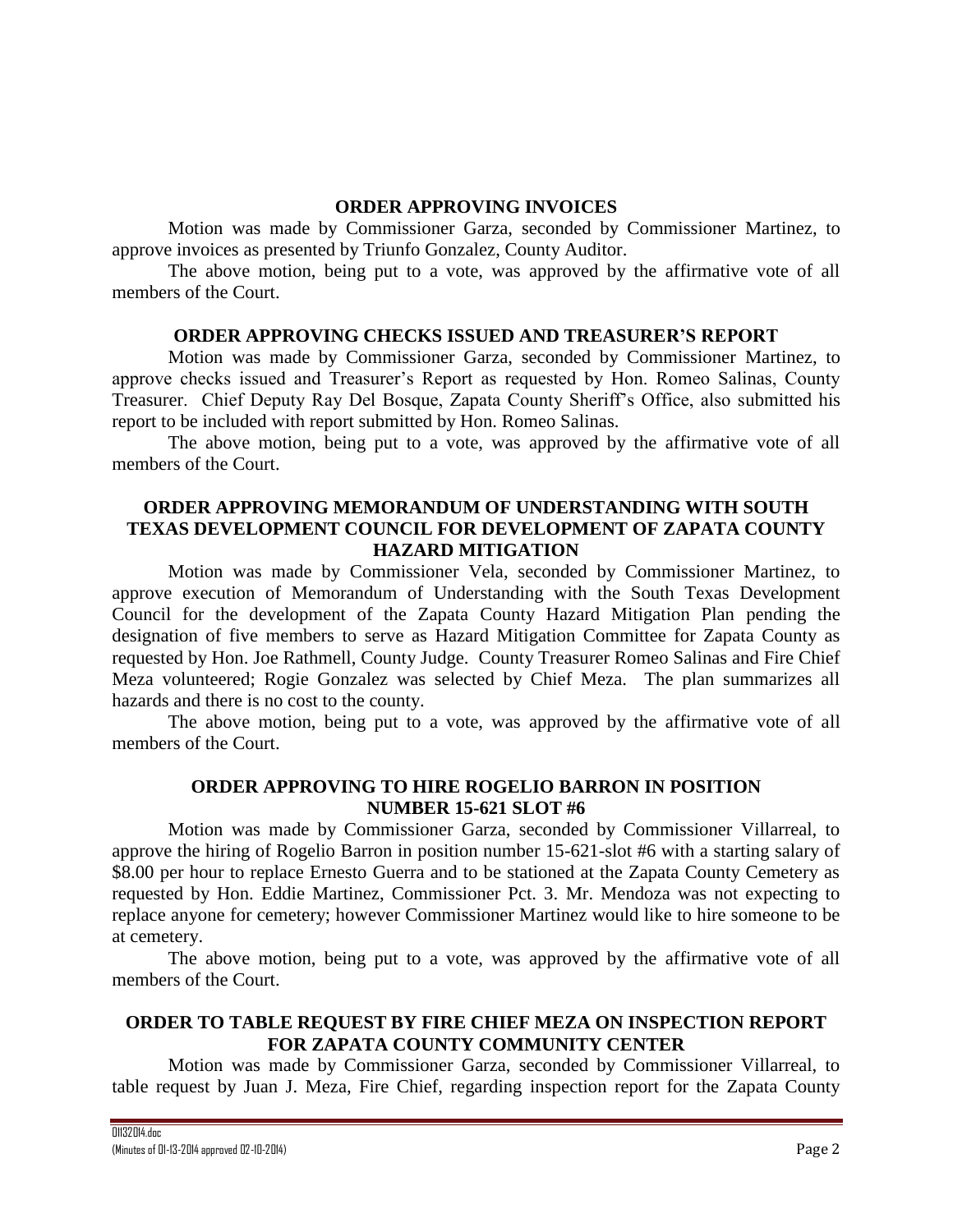Community Center, which was conducted on January 7, 2014. Chief Meza advised the court that fire alarm system needs to be updated; sheetrock needs to be placed all the way to the roof. Specifications and an estimate will be obtained, as requested by Juan J. Meza, Fire Chief.

The above motion, being put to a vote, was approved by the affirmative vote of all members of the Court.

#### **MONTHLY REPORT BY ZAPATA COUNTY TAX ASSESSOR/COLLECTOR FOR DECEMBER 2013**

Luis Lauro Gonzalez, Zapata County Tax Assessor/Collector, reported Hotel/Motel Tax in the amount of \$10,838.59. Tax collections were \$781,936.52.

#### **THE FOLLOWING ITEMS WERE DISCUSSED IN EXECUTIVE SESSION**

Motion was made by Commissioner Martinez, seconded by Commissioner Garza, to table and discuss the following items in Executive Session:

12. To approve an ordinance regulating certain commercial establishments that sell tobacco, salts, incense and drugs capable of being inhaled or ingested and paraphernalia for inhalation or ingestion as requested by Hector Uribe, Attorney at Law.

13. To approve an ordinance for the County of Zapata, Texas, regulating psychoactive bath salts, psychoactive herbal incense and similar substances as requested by Hector Uribe, Attorney at Law.

The above motion, being put to a vote, was approved by the affirmative vote of all members of the Court.

## **ORDER AWARDING CONSTRUCTION BID FOR PROJECT OF FALCON LAKE ESTATES EAST PHASE III SEWER IMPROVEMENTS**

Motion was made by Commissioner Vela, seconded by Commissioner Garza, to award construction bid to the lowest bidder, being Rapid Haul, with a bid of \$192,098.30 as recommended by Premier Engineering, for the construction project of Falcon Lake Estates East Phase III Sewer Improvements as requested by Manuel Gonzalez, Premier Engineering Surveying.

The above motion, being put to a vote, was approved by the affirmative vote of Commissioner Vela, Garza and Martinez. Commissioner Martinez abstained. Motion carries.

## **ORDER AWARDING CONSTRUCTION BID FOR PROJECT OF VELEÑO AND RAMIREZ ROAD SEWER IMPROVEMENTS**

Motion was made by Commissioner Garza, seconded by Commissioner Martinez, to award construction bid to REIM Construction, being the lowest bidder with a bid of \$891,123.50 as recommended by Premier Engineering for the construction project of the Veleño and Ramirez Road Sewer Improvements as requested by Manuel Gonzalez, Premier Engineering Surveying.

The above motion, being put to a vote, was approved by the affirmative vote of all members of the Court.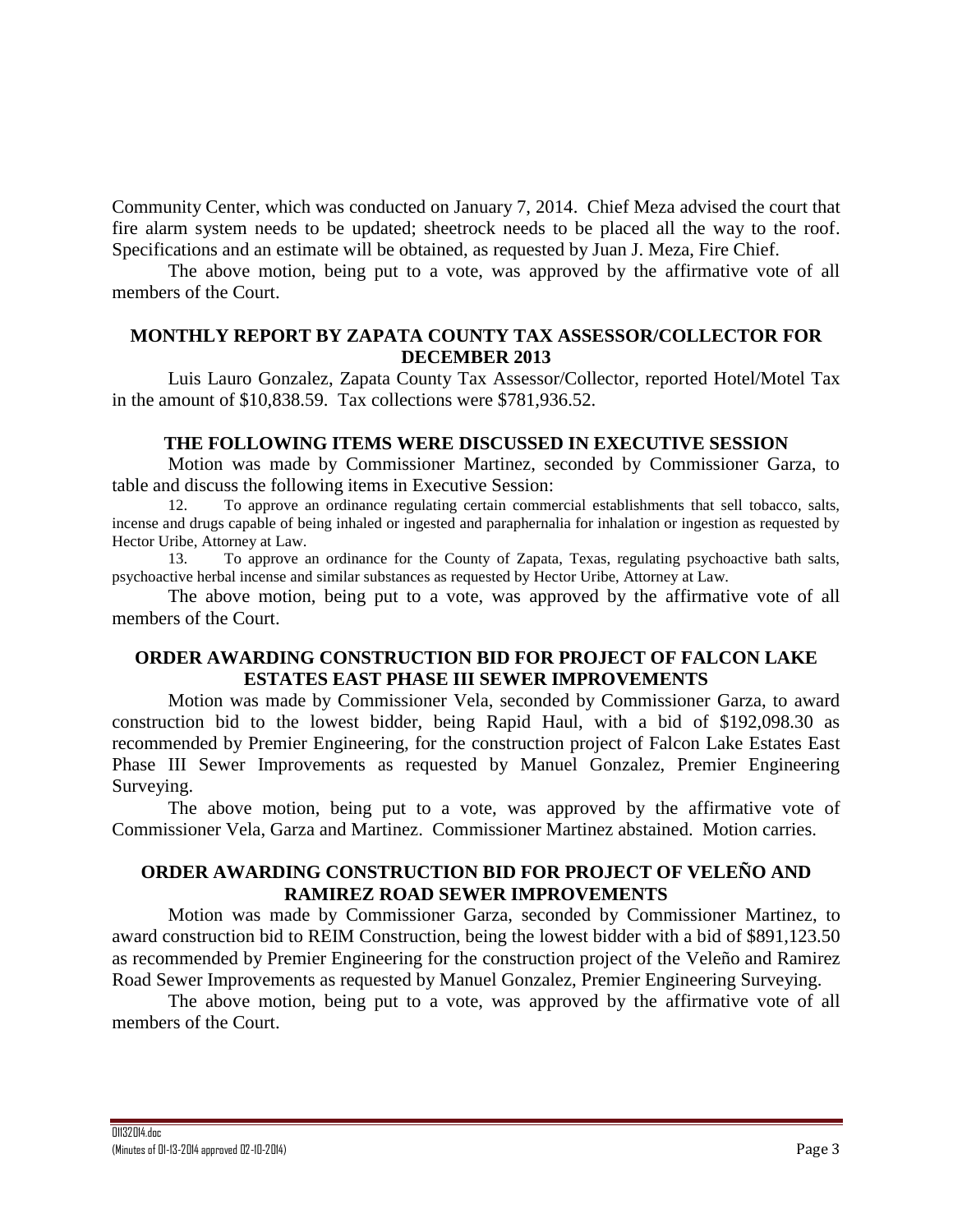#### **ORDER APPROVING CONSTRUCTION BID FOR PROJECT OF LAS PALMAS SEWER IMPROVEMENTS**

Motion was made by Commissioner Garza, seconded by Commissioner Vela, to award construction bid to Guzman – Juarez Backhoe, being the lowest bidder with a bid of \$922,217.50 as recommended by Premier Engineering for the construction project of Las Palmas Sanitary Sewer Improvements as requested by Manuel Gonzalez, Premier Engineering Surveying.

The above motion, being put to a vote, was approved by the affirmative vote of Commissioner Garza, Vela, and Villarreal. Commissioner Martinez abstained. Motion carries.

#### **ORDER APPROVING LINE ITEM TRANSFER**

Motion was made by Commissioner Martinez, seconded by Commissioner Garza, to approve the following line-item transfer:

|             | <b>DEPARTMENT</b> | <b>LINE ITEM</b> | <b>FUND</b>              | <b>AMOUNT</b> |
|-------------|-------------------|------------------|--------------------------|---------------|
| <b>FROM</b> | Non-Department    | $10-370-900$     | Misc. Income             | \$9,531.00    |
| TO -        | Indigent Dept.    | 10-640-336       | <b>Computer Programs</b> | \$9,531.00    |
| <b>FROM</b> | Non-Department    | $10-370-900$     | Misc. Income             | \$2,880.00    |
| TО          | Indigent Dept.    | 10-640-427       | Workshop & Travel        | \$2,880.00    |

as requested by Hon. Romeo Salinas, County Treasurer.

The above motion, being put to a vote, was approved by the affirmative vote of all members of the Court.

## **MOTION WAS MADE BY COMMISSIONER GARZA, SECONDED BY COMMISSIONER MARTINEZ, TO ENTER INTO EXECUTIVE SESSION**

## **MOTION WAS MADE BY COMMISSIONER GARZA, SECONDED BY COMMISSIONER MARTINEZ, TO RETURN TO REGULAR SESSION**

# **ORDER TO TABLE REQUEST BY HECTOR URIBE REGARDING ORDINANCE REGULATING CERTAIN COMMERCIAL ESTABLISHMENTS THAT SELL TOBACCO, SALTS, INCENSE AND DRUGS CAPABLE OF BEING INHALED OR INGESTED AND PARAPHERNALIS FOR INHALATION OR INGESTION**

Motion was made by Commissioner Garza, seconded by Commissioner Martinez, to table request by Hector Uribe, Attorney at Law, regarding an ordinance regulating certain commercial establishments that sell tobacco, salts, incense and drugs capable of being inhaled or ingested and paraphernalia for inhalation or ingestion.

The above motion, being put to a vote, was approved by the affirmative vote of all members of the Court.